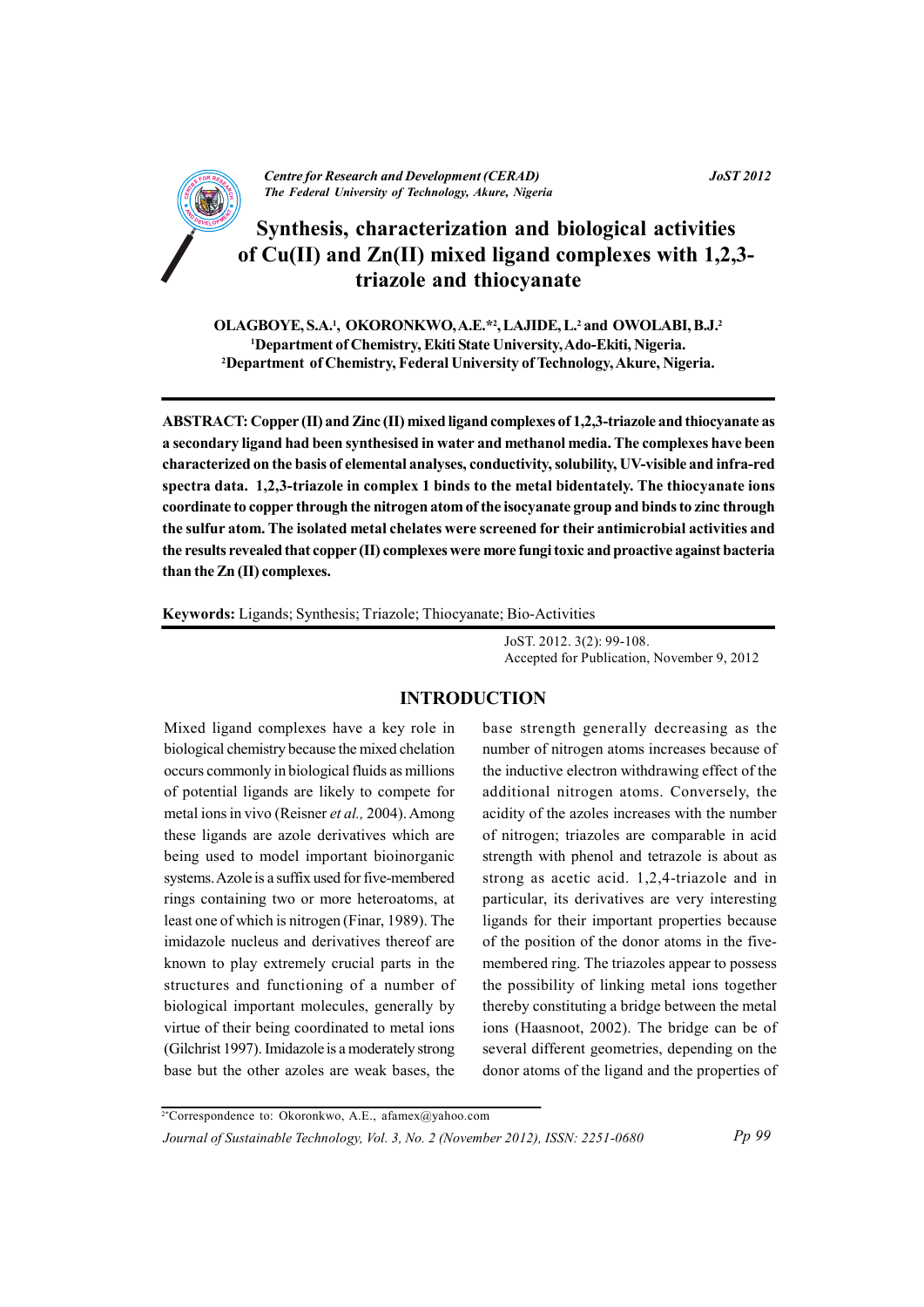- S.A. Olagboye, et al.

the metals. Triazoles and triazole derivatives have been extensively studied as complexing molecules. The dithiosubtituted triazoles are good chelating molecule and form both mono and polynuclear complexes (Gadaget and Gagendregad.; 1978). Diacido complexes of Pd(II) and  $Pt(II)$  with 3.5-dithiobenzyl 1.4-amino-1.2.4triazole have been prepared and characterized from the studies of UV visible, Infra red, magnetic susceptibility and electrical conductance measurements. The complexes have been suggested to be planar and ligand coordinated to the metal atom through S and N donor atoms (Ojha, 2005). Synthesis and crystal structure of

## **Materials and Physical measurement Materials**

All the chemicals were of analytical grade (AR) and were used as purchased. They were Copper (II) sulphate pentahydrate and Zinc (II) sulphate heptahydrate (Sigma), potassium thiocyanate (BDH) and 1,2,3-triazole (Aldrich).

#### Synthesis of the metal complexes

Zinc (II) complexes were prepared by adding equimolar concentrations of the salt and ligand  $(1,2,3-triazole)$  in 20ml (distilled water/methanol solution ratio 1:1) on separate beakers. The mixture gave colourless solution which was stirred for 2hrs. NaOH solution (0.1M) was added and the agitation was continued for another 1hr. until a white precipitate was formed. The precipitate was filtered, washed with methanol, n-hexane and diethyl ether. It was vacuum dried until a constant weight was obtained. The subsequent complexes were prepared at different ratios  $(1:1, 1:2)$ . Thiocyanate complexes were synthesized by adding 0.1Mof potassium thiocyanate dissolved in water to the metal: ligand mixture. Likewise, copper (II) complexes were obtained in similar way.

 $Cu (II)$  complex with 4-(pyridyl-2)-1,2,4-triazole has been reported. The structure consists of linear trinuclear cations with a  $+6$  charge and six non coordinated NO<sub>2</sub> anions (Olga et al.; 2002). Solid complexes, of Co and Zn have been isolated and characterized by elemental analysis, spectral, conductance, magnetic measurements and thermal studies (Susmuta.; 2004).

The aim of this work is to synthesize, characterize and evaluate the biological activities of the mixed ligand metal complexes of 1,2,3-triazole and potassium thiocyanate (as the secondary ligand.)

# **MATERIALS AND METHODS**

### Characterization

Sulphate contents of the complexes were analysed by gravimetric method; metal contents were determined via complexometric titration. The molar conductance of the solid complexes in DMSO-H<sub>2</sub>O mixture was measured by using a model WPACM35 conductivity meter. Solutions of the complexes were run on UV-2500PC UVvisible series (8000-200nm). Solid state FTIR spectra of the metal complexes were recorded on a Shimadzu FTIR spectrophotometer using KBr pellets in the range of  $400-4000$  cm<sup>-1</sup>.

#### **Antifungal evaluation of the Complexes**

Five organisms screened for this work were Aspergillius niger, Collentridium facillium, Alternaria solani, Fusarium spp and Rhizoctonia solani. The triazole and its metal complexes were directly added to the growth media in varying concentrations (2.5% and 5.0%). 5ml of each prepared sample was measured into a conical flask (50ml), 25ml of sterile Potato Dextrose Agar was added and mixed properly before pour plating and allowed to set at ambient temperature. A sterile 5mm diameter cork borer was used to inoculate the fungal isolates grown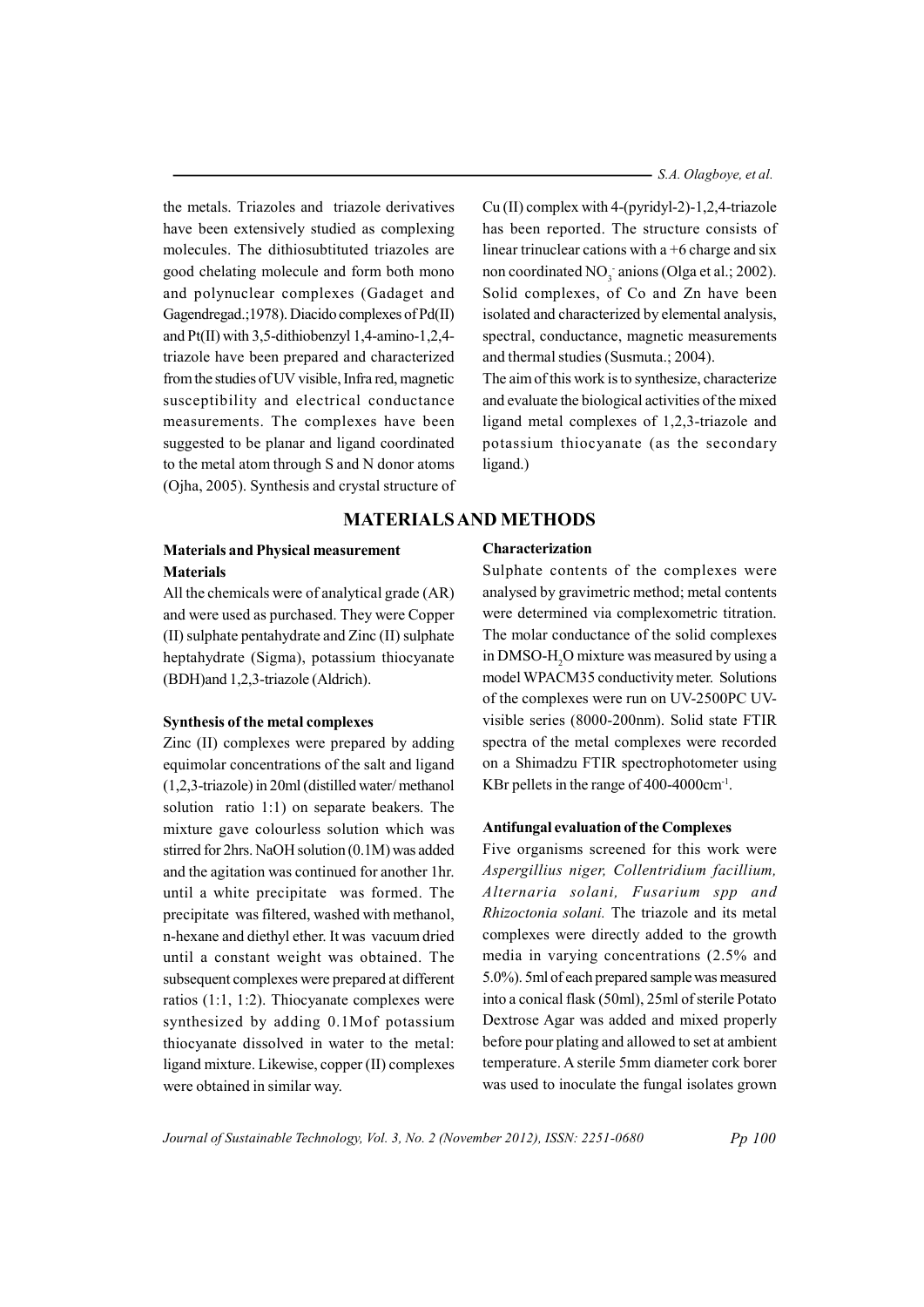over a period of 72 hrs at the centre of the plate. The plates were incubated at  $27^{\circ}$ C  $\pm$  2°C for 5-7 days. The radial growth of the mycelia of the fungi isolates were measured every 24hrs (Mistra et al.; 1995; Onifade 1998). The diameter of the zone inhibition produced by the complexes was compared with the Benlate.

#### Antibacterial screening test

A-24h old pure broth culture of microorganisms was used and agar pour plate technique was employed for the tests. The organisms used for the screening are Staphylococcus aureus, Escherichia Coli, Klebsiella aerogenes, Bacillus subtilis and Salmonella typhi. 2ml of the organisms were aseptically injected into the sterilized plates and 20ml sterilized nutrient agar was poured on top of the tested organism aseptically after it has been allowed to cool to 45°C. The medium was swirled gently for even distribution of the inoculums in the medium and was allowed to solidify at ambient temperature. Standard cork borer of 5mm diameter was used to make well on the solidified agar into which 0.5 ml of the samples was aseptically introduced, using a pipette. A control experiment was set-up with well containing standard antibiotic streptomycin sulphate at  $0.2$  mg/ml. The plates were incubated at 37°C for 24hrs. The zone of inhibition in radii around the well was measured and recorded appropriately.

## **RESULTS AND DISCUSSION**

Results of elemental analysis, molar conductivity, melting point, UV and Infrared spectroscopic analysis of the complexes are presented in Tables 1 and 2. Data on the antifungal and antibacterial activities of the complexes are also presented as Tables 3 and 4. Metal complexes of 1,2,3-triazole were obtained in powdery, amorphous, non-crystalline form and stable to air. They were found to be insoluble in water and other organic solvents like chloroform. benzene. ether and dimethylsulphuroxide but soluble in a mixture of dimethy sulfuroxide/water (DMSO-H,O). The reaction of copper (II) sulphate with  $1,2,3$  – triazole in the ratio of 1:1 gave green coloured precipitate in 36.52% yield. The poor yield may be attributed to solubility of this product in the mixture of H<sub>2</sub>O/CH<sub>2</sub>OH used as solvent for the synthesis.

The proposed formulae of the compound is [CuLSO, H, O]3H, O (where  $L = 1,2,3$  – triazole). In the compound, the ligand  $1,2,3$  – triazole is attached to the central metal bidentately

through the number 2 and 3 nitrogen atoms. The complex has a melting point of  $240^{\circ}$ C and conductivity value of 2.800hm<sup>-1</sup>cm<sup>2</sup>mol<sup>-1</sup> indicating a non electrolyte. From the spectral data presented in Table 2, a broad band at 3418cm<sup>-1</sup> is ascribed to the  $\overline{N}$ H vibration. The appearance of this band is an indication that bonding was through the N=N, and not through the N-H. Attachment of nitrogen to the copper central metal was through dative bonding. Water molecules are believed to have bonded to the metal atom and this is shown by the appearance of bands at  $790 \text{cm}^{-1}$  assigned to coordinated  $[0]$ H). Equally some molecules of  $H<sub>2</sub>O$  were found at the outer sphere of the complex and this appears at 3618cm<sup>-1</sup> as broad band. Sulphate ions have retained their position with the appearance of bands at 1179cm<sup>-1</sup> assigned to inorganic  $SO_4^2$ . On the basis of IR data and element analysis, the proposed structure for this complex is given in Fig.1.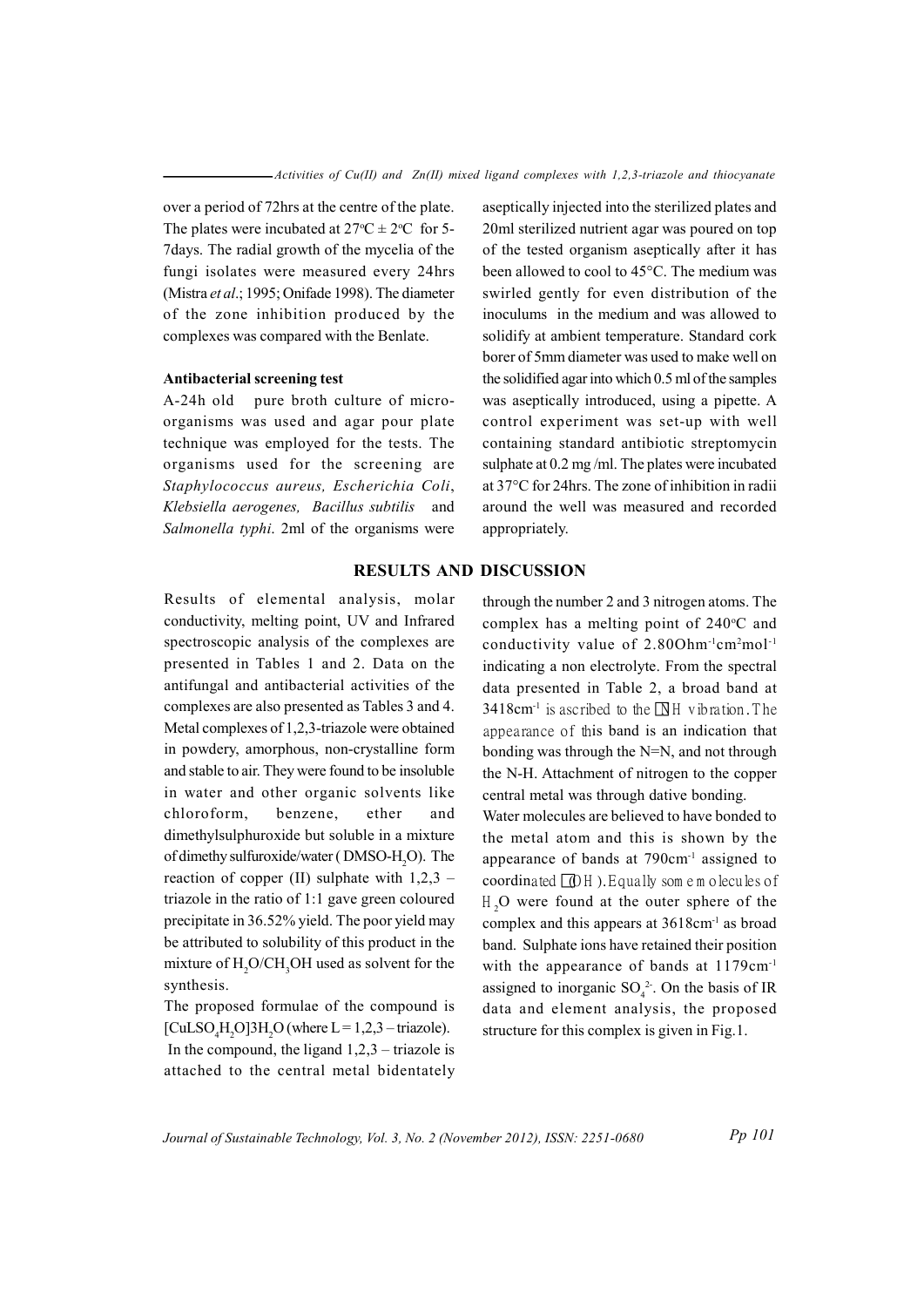$S.A. Olagboye, et al.$ 

| <b>COMPLEXES</b>                                         | colour | $%$ yield | Melting                    | <b>Metal</b> | S                   | C       | $\mathbf H$ |
|----------------------------------------------------------|--------|-----------|----------------------------|--------------|---------------------|---------|-------------|
| $L = Ligand C2H3N3$                                      |        |           | point                      |              | Calculated, (found) |         |             |
|                                                          |        |           |                            |              |                     |         |             |
| [CuLSO <sub>4</sub> (H <sub>2</sub> O)]3H <sub>2</sub> O | Green  | 36.52     | $240 - 242^{\circ}C$       | 21.20        | 10.00               | 9.10    | 4.20        |
|                                                          |        |           |                            | (19.45)      | (10.98)             | (10.30) | (3.92)      |
| $[CuL2(SO4)(H2O)]2H2O$                                   | Green  | 47.60     | $215 - 216^{\circ}C$       | 18.2         | 9.20                | 13.80   | 3.60        |
|                                                          |        |           |                            | (18.60)      | (10.40)             | (14.50) | (3.90)      |
| $K[CuL(SO4) (SCN)H2O]$                                   | Green  | 71.60     | $210 - 212$ <sup>o</sup> C | 18.49        | 18.63               | 10.48   | 1.40        |
|                                                          |        |           |                            | (19.50)      | (20.50)             | (10.90) | (1.20)      |
| K[CuL <sub>2</sub> (SO4) (SCN)]                          | Green  | 71.7      | $210 - 212$ <sup>o</sup> C | 16.09        | 16.22               | 15.20   | 1.52        |
|                                                          |        |           |                            | (16.9)       | (16.70)             | (14.82) | (2.60)      |
| $[ZnL(SO4)2H2O] 2H2O$                                    | White  | 55.06     | $256^{\circ}$ C<br>254     | 21.62        | 10.58               | 7.94    | 3.64        |
|                                                          |        |           |                            | (20.50)      | (10.09)             | (10.05) | (4.07)      |
| $[ZnL_2(SO_4) H_2O] H_2O$                                | White  | 61.2      | $261^{\circ}$ C<br>260     | 19.49        | 9.54                | 7.15    | 2.09        |
|                                                          |        |           |                            | (20.00)      | (10.88)             | (7.20)  | (2.20)      |
|                                                          |        |           |                            |              |                     |         |             |
| [Zn $L(SCN)_2$ H <sub>2</sub> O]                         | White  | 64.9      | $252^{\circ}$ C<br>250     | 22.83        | 22.34               | 17.89   | 2.61        |
|                                                          |        |           |                            | (21.30)      | (23.04)             | (18.63) | (2.05)      |
| $[ZnL_2(SCN)_2]$                                         | White  | 66.0      | $253 - 254$ <sup>o</sup> C | 20.47        | 20.04               | 15.03   | 1.88        |
|                                                          |        |           |                            | (19.20)      | (21.30)             | (16.02) | (2.00)      |

Table 1: Colour, melting point and elemental analysis of 1, 2, 3 triazole metal complexes

# Table 2: Conductivity, Infrared and electron spectra data of the metal complexes

| Emp. Formula                                             | Molar                                                            | IR Spectra cm <sup>-1</sup>                                                                                                    | UV-vis. |
|----------------------------------------------------------|------------------------------------------------------------------|--------------------------------------------------------------------------------------------------------------------------------|---------|
|                                                          | conductivity<br>ohm <sup>1</sup> m <sup>3</sup> mol <sup>3</sup> |                                                                                                                                | nm      |
| [CuLSO <sub>4</sub> (H <sub>2</sub> O)]3H <sub>2</sub> O | 2.8                                                              | 790(H <sub>2</sub> O), 651(s)(Cu-N), $\overline{1179(SO4^2)}$ ,<br>1635.69, 3029.31, 3171(NH), 3618(s)(-OH)                    | 833     |
| $[CuL_2(SO_4)(H_2O)]2H_2O$                               | 4.2                                                              | 447,602(M-N),870.(H <sub>2</sub> O) 1001(SO <sub>4</sub> <sup>2</sup> ), 1634,<br>3095.85, 3219.(s)(N-M) 3569.(s) OH)          | 805     |
| $K[CuL(SO4) (SCN)H2O]$                                   | 2.3                                                              | 431.10, 743(H <sub>2</sub> O), 868.(Cu-N), 1112(SO <sub>4</sub> <sup>2</sup> ),<br>2167(s) (SCN) 2894.28(),3440 (-NH)          | 739     |
| K[CuL <sub>2</sub> (SO4) (SCN)]                          | 2.6                                                              | 422.42, 740(H <sub>2</sub> O), 866(Cu-N), 1112(SO <sub>4</sub> <sup>2</sup> ),<br>2167(SCN) (s) 2893(w), 3483(-OH)             | 742     |
| $[ZnL(SO4)2H2O] 2H2O$                                    | 1.6                                                              | 457.07, 526.54,690(Zn-N),<br>786(H <sub>2</sub> O),1154(SO <sub>4</sub> <sup>2</sup> )1429, 1619,1673,<br>3377(-NH), 3497(-OH) | 895     |
| $[ZnL_2(SO_4) H_2O] H_2O$                                | 2.6                                                              | 493.7, 622, (Zn-M) 746(H <sub>2</sub> O), 1039(SO <sub>4</sub> <sup>2</sup> )<br>1497.7, 1665.3202(-NH), 3496 (-OH)            | 866     |
| [Zn $L(SCN)_2$ H <sub>2</sub> O]                         | 3.0                                                              | 455.62, $(Zn-L)1131$ . $(SO42) 1568(S)$<br>2108(SCN), 3224 (N-M), 3424(-OH),                                                   | 865     |
| $[ZnL_2(SCN)_2]$                                         | 2.0                                                              | 461(Zn-L), 1206, 1619,2161(s)(SCN),3363<br>$(s)$ (-NH)                                                                         | 868     |
| Ligand $(C_2H_3N_3)$                                     |                                                                  | 597 1056,1574(NH,)3267(-NH)                                                                                                    |         |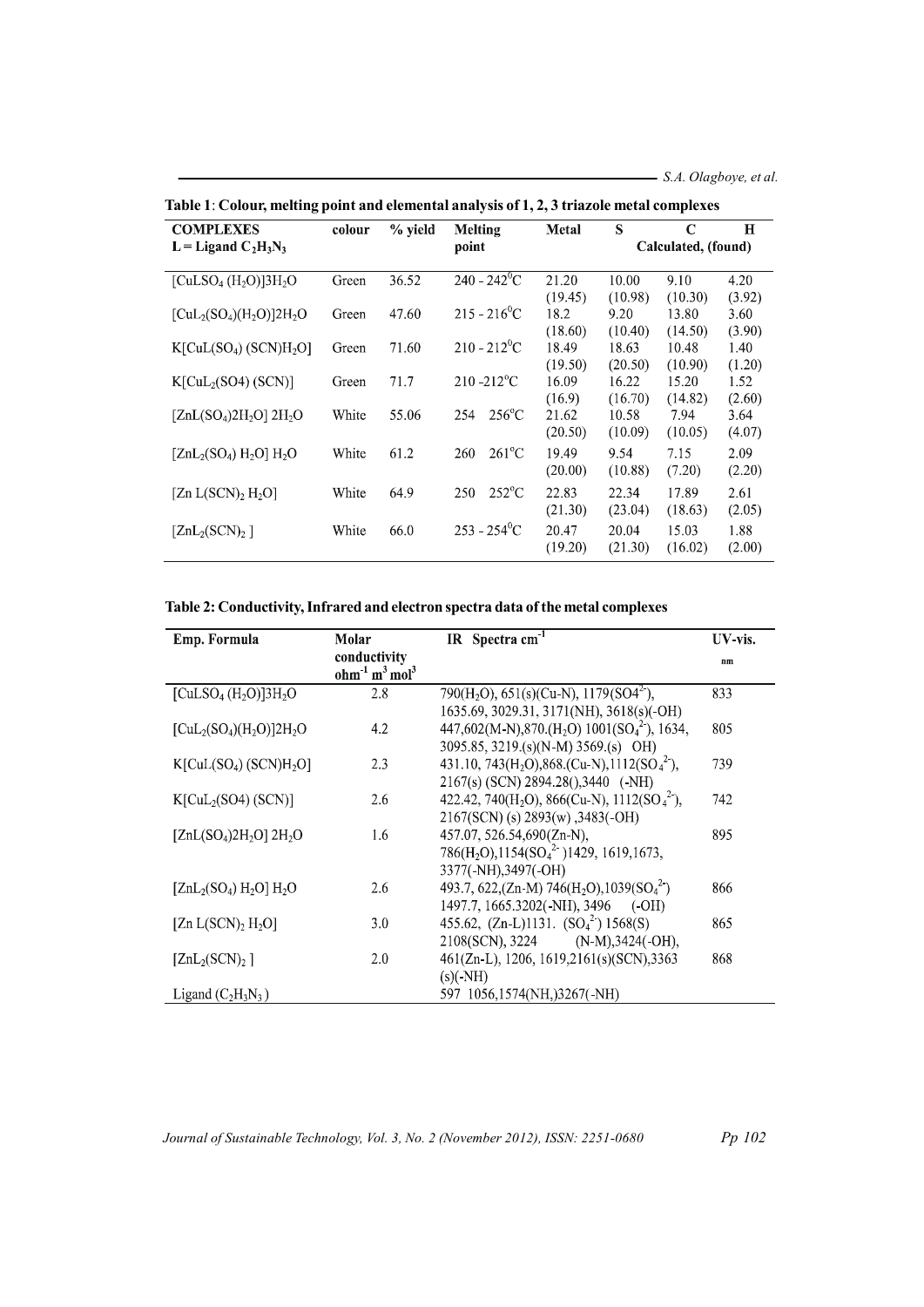

Fig. 1: Aquo sulphato 1,2, 3-triazole Copper (II) tri hydrate

The mechanism of reaction shows that the ligand attachment is through dative bonding. ► [Cu(SO<sub>4</sub>)L H<sub>2</sub>O]3H<sub>2</sub>O + H<sub>2</sub>O  $CuSO<sub>4</sub>.5H<sub>2</sub>O + L$ Reacting at a ratio of 1:2, a similar compound as in ratio 1:1 was obtained in 47.60% yield. However, two molecules of the ligand  $1,2,3$  – triazole were attached to the copper atom. The proposed formular for this complex is given as:  $[Cu(SO<sub>4</sub>)L<sub>2</sub> H<sub>2</sub>O]2H<sub>2</sub>O$  (where  $L = C<sub>2</sub>N<sub>2</sub>H<sub>2</sub>$ )

The  $1,2,3$  – triazole coordinated monodentately to the central atom through the number 2 Nitrogen and this apparently is responsible for the absorption in the region of vibration of the free  $(N - H)$  from 3264cm<sup>-1</sup> (in the ligand) to 3219cm<sup>-1</sup> in the complex. The inorganic sulphate ion retained its position in the inner core of the complex. The FTIR spectra of the complex also show that there is a coordinated water molecule in the complex with its band appearing at 870cm <sup>1</sup> while unbound water molecules appeared at  $3569cm<sup>-1</sup>$ . This complex is equally a non electrolyte since the conductivity analysis gave 4.20 Ohm<sup>-1</sup>cm<sup>2</sup>mol<sup>-1</sup>. Low conductance values of the complexes indicate that water molecules are within coordination sphere (Pulimamidi et al; 2010). UV – visible spectra of the metal complexes as presented in Table 2 displayed bands in the regions 742-833 nm. These bands correspond to d-d transitions (Iqbal, et al. 2009; Dun-Ru Zhu, 2000).

In a mixed ligand reaction, copper sulphate, 1,2,3

- triazole and potassium thiocyanide were reacted at 1:1:1 ratio. The resulting product, an ash coloured complex was obtained in good yield  $(71.60\%)$ . The complex has a melting point of 214°C and conductivity value of 2.3 Ohm cm<sup>2</sup>mol<sup>-</sup> <sup>1</sup> an indication of non electrolyte. From the results of analysis conducted the proposed formula for the complex is given as:  $K[CuL(SO<sub>a</sub>)(SCN).H<sub>a</sub>O]$ . The suggested mechanism of the reaction indicate that the ligand  $1,2,3$  – triazole attach monodentately through position 2 Nitrogen. In the  $IR$  – spectra of the complex, v ibrations assigned to  $\Box$ NH ) are retained at  $3440$ cm<sup>-1</sup> as in the ligand though with a slight shift of 51cm<sup>-1</sup> towards the lower region. The complex is believed to have a tetrahedral geometry (Fig. 2).

The thiocyanate absorbs at  $2165 \text{cm}^{-1}$  and the coordination is believed to be through the Nitrogen of the isocyanate group (Nakamato, 1998). Complexation of copper with  $1,2,3$  – triazole and potassium thiocyanate in a mixed ligand reaction at 1:2:1 ratio yielded a similar compound as in ratio 1:1:1. FT-IR spectra of this complex indicate that all water molecules were lost in the course of the reaction. This is responsible for the disappearance of the peaks assigned to bonded H<sub>2</sub>O. Reactions of zinc sulphate heptahydrate with 1,2,3 triazole in both direct and mixed ligand conditions yielded white



Fig. 2: Potassium aquo sulphato thio cyanato  $1,2,3$ -triazole copper (II)

Journal of Sustainable Technology, Vol. 3, No. 2 (November 2012), ISSN: 2251-0680

Pp 103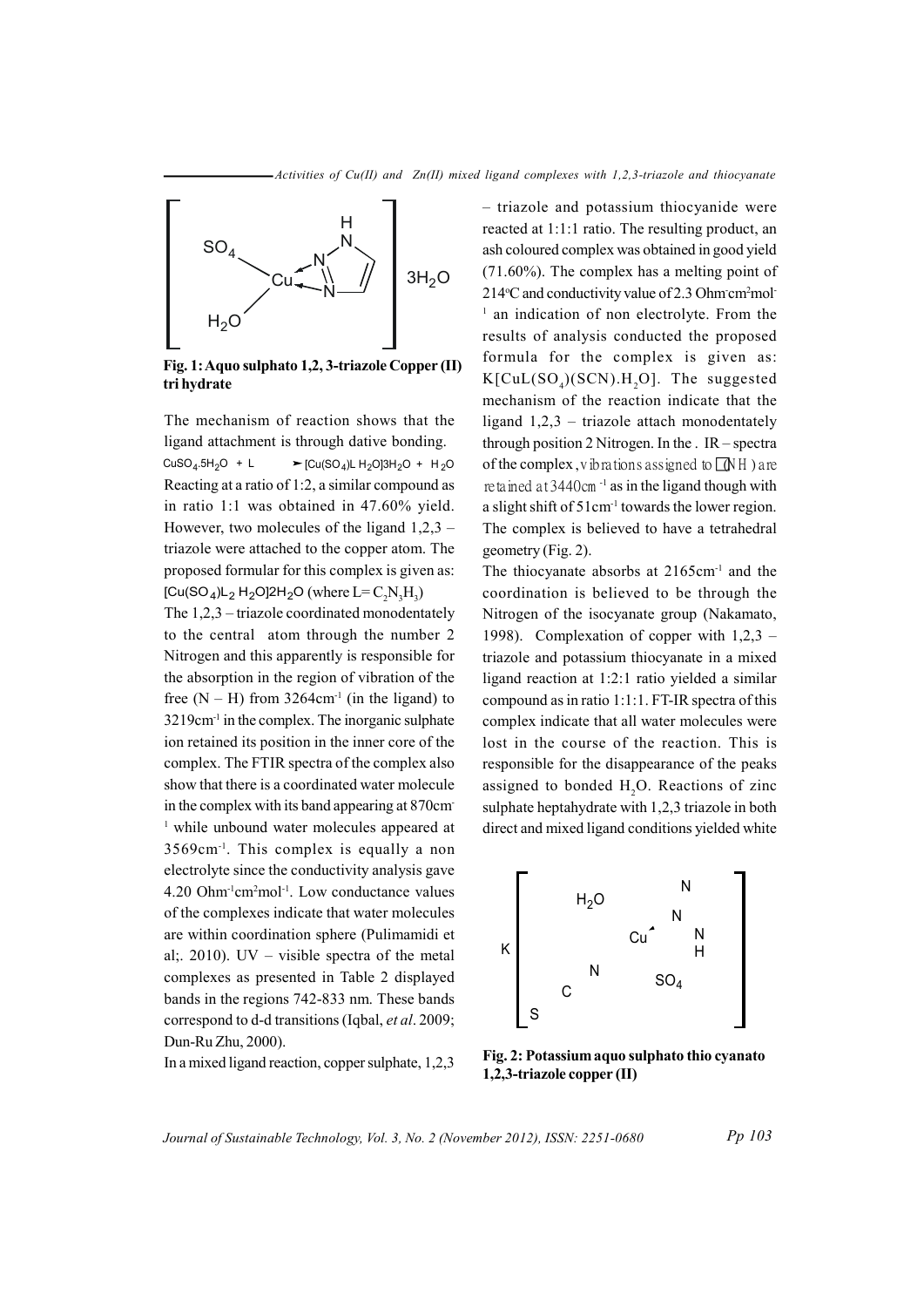compounds. In a mole ration of 1:1, the reaction of this metal salt with the ligand yielded 55.06% of the compound. This compound has a melting point of 255°C and conductivity of 10 Ohm  $\frac{1}{2}$ cm<sup>2</sup>mol<sup>-1</sup>. This compound diaquasulfato1,2,3triazolezinc (II) dihydrate is assigned the formula  $[Zn(C,N,H_{n})(SO_{n})2H_{n}O]2H_{n}O$ , and the compound is believed to have a tetrahedral arrangement with two water molecules at the outer sphere. FTIR spectrum of this complex indicate that the ligand 1,2,3-triazole coordinated monodentately through the position 3 nitrogen, whereas i(NH) vibration originally appearing at  $3267$ cm<sup>-1</sup> in the ligand shifted and appeared at 3377 cm<sup>-1</sup> in the complex. The sulphate group in this complex appeared at 1154 cm<sup>-1</sup>. Two groups of water molecule as proposed in the formula appeared in two region of the spectrum, at 786cm<sup>-1</sup> for coordinated water and 3497cm<sup>-1</sup> for unbound water. The mechanism of reaction shows that the interaction of 1,2,3-triazole with zinc sulphate yielded a type 1:1 complex.

ZnSO<sub>4</sub>.7H<sub>2</sub>O + (C<sub>3</sub>H<sub>3</sub>N<sub>3</sub>)  $[Zn(C_3H_3N_3)(SO_4) 2H_2O]2H_2O$ 

The proposed structure of this complex is given as Fig. 3.

In a mole ratio of 1:2, aguo sulfato di 1,2,3-triazole zinc (II) monohydrate is formed in good yield  $(61.17\%)$ . The presence of two ligand molecules.



Fig. 3: Diaquo Sulphato 1,2,3-triazole zinc (II) dihydrate

a water molecule and sulphate ion in the inner sphere is supported by the result of elemental analysis in which the calculated and observed element composition differed from those of ratio 1:1. The FTIR spectrum of this complex showed bands at  $493 \text{cm}^{-1}$ , attributed to (M-N), the sulphate group of inorganic salt was found in the inner sphere of the complex as it reflected in the appearance of a strong band at 1039cm<sup>-1</sup> ascribable to  $i(SO_4^2)$ . The inner sphere of the complex also has a water molecule (coordinated water) and this is indicated in the spectra band at 746cm<sup>-1</sup> and an unbounded water molecule outside coordination sphere with the appearance of a strong band at 3490cm<sup>-1</sup>. The peak at 3202cm <sup>1</sup> is attributable to  $i(N-H)$  similar to that found in the free ligand.

The introduction of thiocyanate into the reaction mixture at a ratio of 1:1:2 gave a whitish compound with the yield of 64.90% and conductivity of 3.0 Ohm<sup>-1</sup>cm<sup>2</sup>mol<sup>-1</sup>. The introduction of thiocyanate into the inner sphere of the complex was evident with a sharp band appearing at  $2108 \text{cm}^{-1}$  and ascribed to  $-S=C=N$ . Evidently, the thiocyanate group attaches through the sulphur atom (Salim, 2001 and Barros-Garcia, et al, 2005). Likewise, 1,2,3 triazole ligand attaches itself monodentately to the metal through the position 3-nitrogen atom. The proposed reaction mechanisms supports that potassium interacts with the sulphate ions to form a water soluble  $K_2SO_4$  that is removed by filtration.

$$
ZnSO_4.7H_2O + L + 2KSCN \longrightarrow
$$
  
[Zn(SCN)<sub>2</sub>LI<sub>2</sub>O]H<sub>2</sub>O + K<sub>2</sub>SO<sub>4</sub> + 5H<sub>2</sub>O

Furthermore, reacting potassium thiocyanate with zinc sulphate and  $1,2,3$ -triazole in the proportion of 1:2:2 a tetrahedral zinc (II) complex (Fig. 4), white in colour was obtained in good

Journal of Sustainable Technology, Vol. 3, No. 2 (November 2012), ISSN: 2251-0680

Pp 104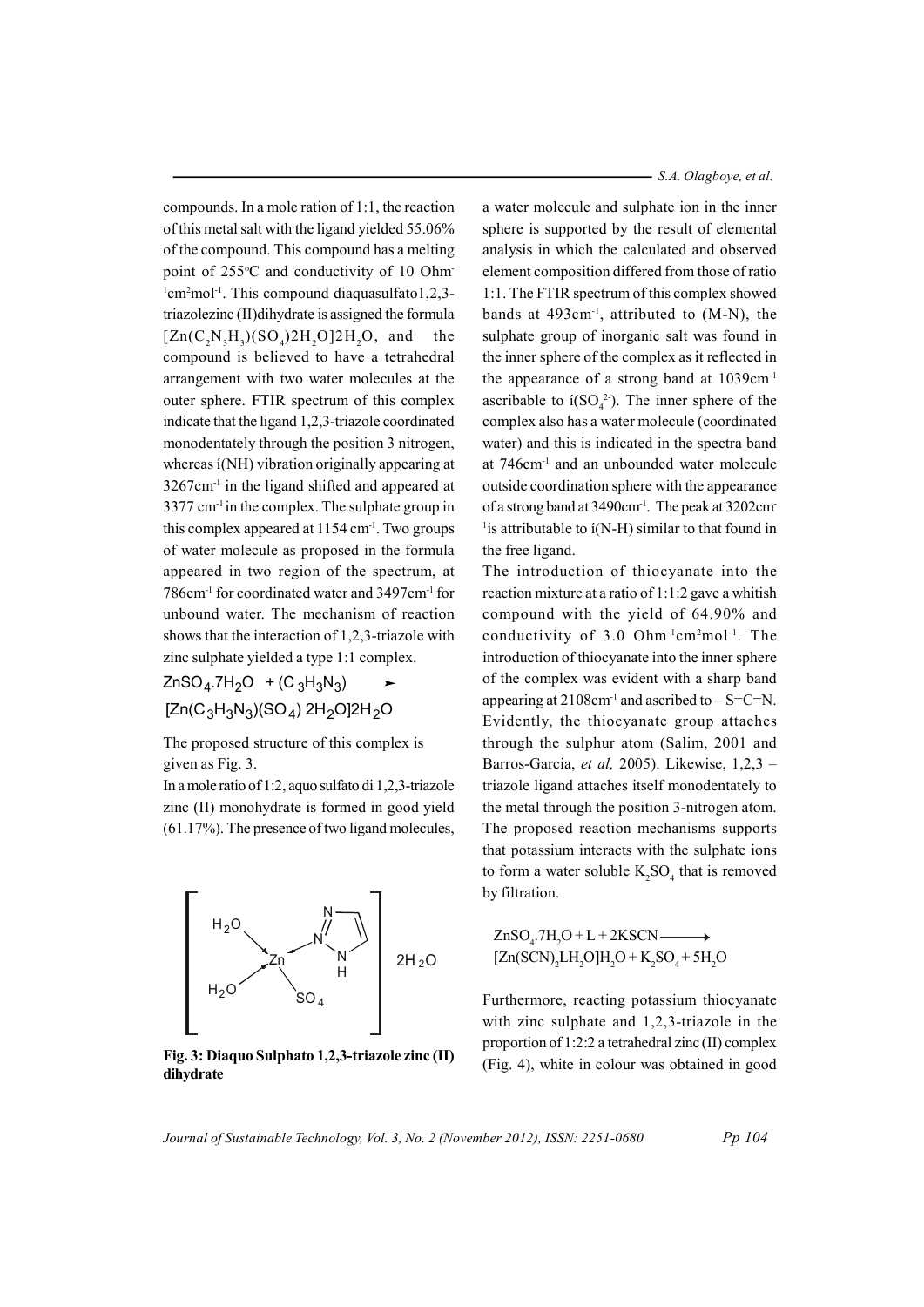yield  $(66.0\%)$ , with conductivity value of 2.80 Ohm<sup>-1</sup>cm<sup>2</sup>mol<sup>-1</sup> and a melting point  $251^{\circ}$ C.



Fig. 4: Aquo dicyanato  $-1,2,3$  – triazole zinc (II) monohydrate

## Antimicrobial Activity of 1,2,3 - Triazole metal complexes

Copper II complexes of 1,2,3 -triazole looked more promising as antifungal agents than the free ligands and other salt metals on which least activities were recorded. The effect of the copper (II) triazole complexes appear more prominent in nearly all the fungi especially at  $72 - 96$  hours exposure periods with an average performance of  $50 - 64\%$  inhibition, but least performance was experienced with Pythium Aphandermatum. Increased activities were also noted with mixed ligand complexes in all the fungi species with an average performance of 55 – 59% inhibition. It has been observed that metal complexes of ligands containing sulphur are biologically active on complexation (Iqbal et al., 2009). Zinc (II)  $1,2,3$  – triazole complexes were also screened against plant pathogenic fungi. It was noted that the zinc (II) complexes show moderate potency against nearly all the

organisms but with least performance or bioactivities against Aspergillus niger and *Rhizoctonia solani* with  $25 - 30\%$  and  $34 - 40\%$ inhibitory activities respectively at  $72 - 96$  hours exposure periods at 2.5% concentration but with an improved performance at 5.0% concentration which increased the inhibition to  $30 - 41\%$  and 52 – 64% respectively for [ZnLSO<sub>4</sub>.2H<sub>2</sub>O]2H<sub>2</sub>O and  $[ZnL_2(SO_4)H_2O]H_2O$  complexes. The increase in antifungal activity of the complexes can be ascribed to the effect of the metal ions on the normal cell process and partly due to faster diffusion of the metal chelates through the cell membrane due to chelation (Srivastava, 1981).

The results also have revealed that metal complexes have potency against bacteria species. antibacterial activities increased as the concentrations of the ligands increased. The increase in antifungal activity of the metal complexes is due to the overlap of ligand orbital and partial sharing of the positive charge of the metal ions with donor groups, this further increases the delocalization of  $\Box$  dectrons over the whole chelate ring and enhances the lipophility of the com plexes (S rivastava 1981). H ow ever, increased liposolubility of the ligand upon m etal complexation m ay contribute to the facile transport into the bacterial cell which blocks the metal binding sites in enzymes of the microorganisms. These complexes also disturb the respiration process of the cell and thus block the synthesis of proteins, which restricts further growth of the organism (Saeed et al., 2009).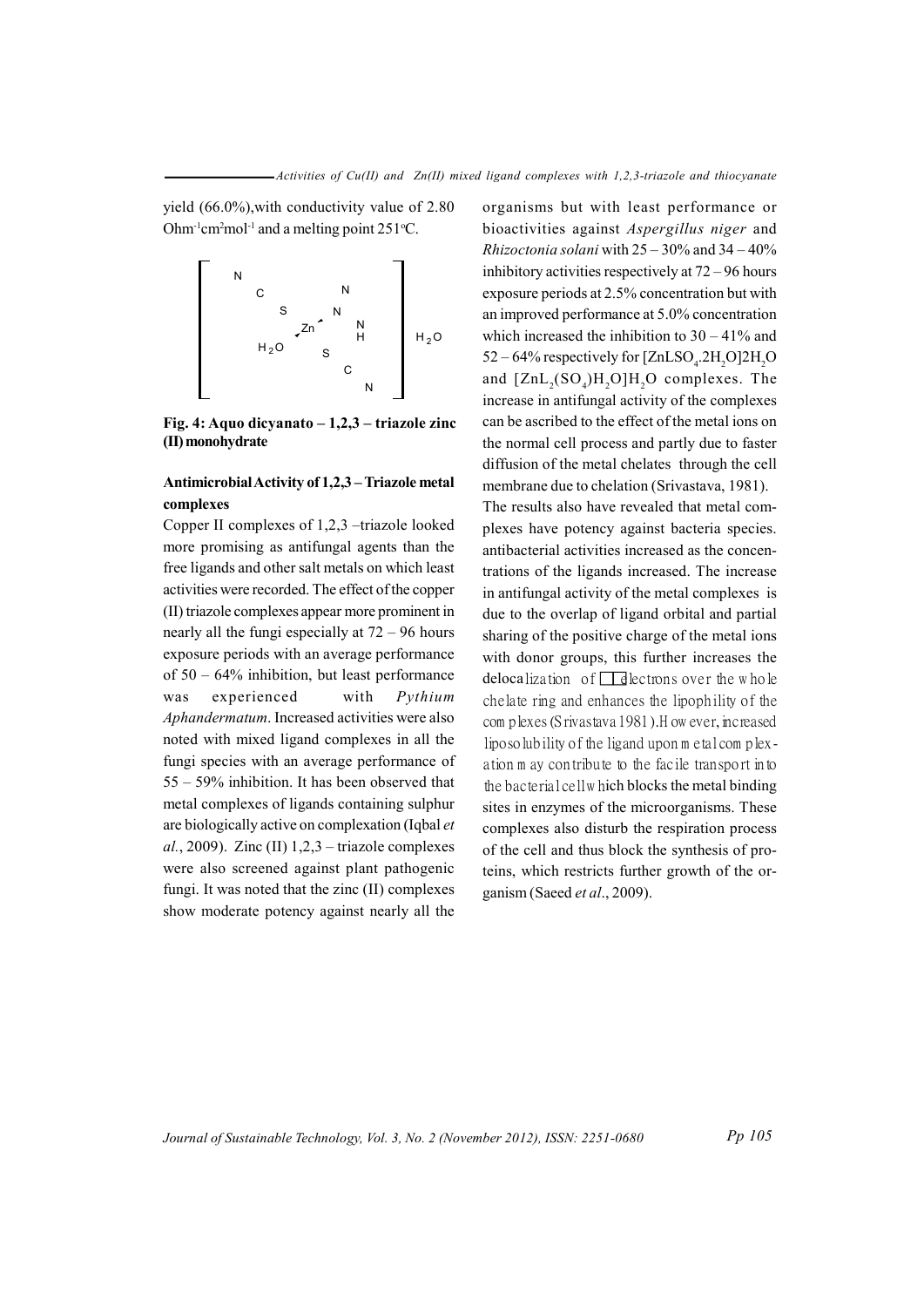|                                      | <b>Aspergilius</b><br>niger. | Collentriculum<br>falcatum | Alternaria<br>solani | Fusanirum spp.   | Rhizotonia<br>solani |  |
|--------------------------------------|------------------------------|----------------------------|----------------------|------------------|----------------------|--|
| <b>Exposure Time</b>                 | 48<br>72 96<br>24            | 24, 48, 72,96hrs           | 24, 48, 72,96hrs     | 24, 48, 72,96hrs | 24, 48, 72, 96       |  |
| $[CuLSO4(H2O)]3H2O$                  |                              |                            |                      |                  |                      |  |
| 2.5%                                 | 25<br>46<br>56 68            | 66, 69, 71, 71             | 35, 47, 49, 67       | 71, 92, 93, 93   | 48, 54, 63, 64       |  |
| 5.0%                                 | 28<br>49<br>72, 72           | 68 72 74 76                | 46 55 61 61          | 73 95 97 97      | 51, 60, 68, 70       |  |
| $[CuL2(SO4)(H2O)]2H2O$               |                              |                            |                      |                  |                      |  |
| 2.5%                                 | 32 52 72 73                  | 66, 71, 78, 78             | 38, 47, 69, 69       | 72, 83, 93, 93   | 50, 56, 64, 68       |  |
| 5.0%                                 | 37 59 78 78                  | 68 76 82 84                | 50, 53, 70 70        | 76 94 95 97      | 54, 61, 71, 72       |  |
| $K[CuL(SO4) (SCN)H2O]$               |                              |                            |                      |                  |                      |  |
| 2.5%                                 | 40, 47, 68, 70               | 65, 67, 71, 73             | 38, 50, 66, 69       | 71, 84, 86, 92   | 48, 60, 64, 65       |  |
| 5.0%                                 | 49 53 79 79                  | 67 74 86 86                | 50, 53, 69 73        | 72 88 95 96      | 50, 62, 67, 72       |  |
| K[CuL <sub>2</sub> (SO4) (SCN)]      |                              |                            |                      |                  |                      |  |
| 2.5%                                 | 40, 49, 70, 74               | 67, 81, 86, 86             | 40, 56, 68, 71       | 74, 86, 89, 91   | 53, 59, 64, 65       |  |
| 5.0%                                 | 49 56 77 79                  | 69 84 88 89                | 54 60, 70 72         | 76 89 90 93      | 59, 63, 70, 74       |  |
| $[ZnL(SO4)2H2O] 2H2O$                |                              |                            |                      |                  |                      |  |
| 2.5%                                 | 17, 18, 30, 36               | 45, 55, 64, 66             | 46, 49, 58, 58       | 48, 49, 55, 58   | 35, 40, 46, 36       |  |
| 5.0%                                 | 20, 22, 32, 38               | 49, 58, 68 68              | 51, 56, 60, 63       | 53 54, 59, 61    | 39, 44, 52, 59       |  |
| $[ZnL_2(SO_4) H_2O] H_2O$            |                              |                            |                      |                  |                      |  |
| 2.5%                                 | 18, 28, 38, 44               | 45, 60, 66, 76             | 47, 56, 59, 63       | 50, 52, 56, 56   | 38, 43, 47, 58       |  |
| 5.0%                                 | 22, 30, 42, 46               | 53, 55, 69, 78             | 60, 63, 66 69        | 54, 59, 63, 63   | 44, 47, 56, 63       |  |
| [Zn $L(SCN)$ , $H_2O$ ]              |                              |                            |                      |                  |                      |  |
| 2.5%                                 | 17, 30, 45, 50               | 56, 64, 70, 71             | 48, 67, 76, 76       | 51, 59, 64, 68   | 44, 53, 60, 60       |  |
| 5.0%                                 | 24, 35, 54, 55               | 59, 69, 75 76              | 63, 71, 79, 80       | 57, 60, 66 70    | 56, 60, 63, 64       |  |
| $[ZnL_2(SCN)_2]$                     |                              |                            |                      |                  |                      |  |
| 2.5%                                 | 30, 40, 45, 59               | 56, 70, 74, 74             | 53, 76, 76, 78       | 52, 65, 68, 68   | 46, 58, 66, 66       |  |
| 5.0%                                 | 37, 49, 60 60                | 60 72, 78,78               | 63, 73, 80, 81       | 56, 68, 70 71    | 56, 61, 68, 68       |  |
| 1,2,3<br>triazole Ligand             |                              |                            |                      |                  |                      |  |
| 2.5%                                 | 11                           | 15                         | 12                   | 15               | 14                   |  |
| 5.0%                                 | 15                           | 20                         | 18                   | 20               | 20                   |  |
| CuSO <sub>4</sub> .5H <sub>2</sub> O |                              |                            |                      |                  |                      |  |
| 2.5%                                 | 10                           | 10                         | 11                   | 18               | 12                   |  |
| 5.0%                                 | 16                           | 14                         | 20                   | 24               | 15                   |  |
| ZnSO <sub>4</sub> .7H <sub>2</sub> O |                              |                            |                      |                  |                      |  |
| 2.5%                                 | 4                            | 6                          | 10                   | 12               | 6                    |  |
| $5.0\%$                              | 6                            | 8                          | 15                   | 18               | 10                   |  |
| Benlate                              | NO GROWTH                    | <b>NO GROWTH</b>           | NO GROWTH            | NO GROWTH        | NO GROWTH            |  |

Table 3: Evaluation of antifungal activities of Triazole Metal Complexes at 2.5% and 5.0% **Concentrations** 

# Table 4: Antibacteria Activities of Triazole Metal Complexes at different concentrations of 2.5% and (5.0% Concentrations)

| Complexes                                                | <b>Staphylococcus</b><br>aureus | Escherichia<br>coli     | Klebsiella<br>aerogenes | <b>Bacillius</b><br>subtilis | Salmonella typhi  |
|----------------------------------------------------------|---------------------------------|-------------------------|-------------------------|------------------------------|-------------------|
| [CuLSO <sub>4</sub> (H <sub>2</sub> O)]3H <sub>2</sub> O | T6)                             | 13mm                    | (16)                    | 13mm                         | (19)              |
|                                                          | 13mm                            | (14                     | 14mm                    | T4)                          | 16mm              |
| $[CuL2(SO4)(H2O)]2H2O$                                   | (20)                            | 14 <sub>mm</sub>        | (16)                    | (18)                         | (20)              |
|                                                          | 15 mm                           | (16)                    | $17 \text{ mm}$         | $17 \text{ mm}$              | $18 \text{ mm}$   |
| $K[CuL(SO4) (SCN)H2O]$                                   | 10mm                            | (13)                    | (18)                    | (13)                         | 12mm              |
|                                                          | (15)                            | 12mm                    | 15 <sub>mm</sub>        | $11 \text{ mm}$              | (15)              |
| K[CuL <sub>2</sub> (SO4) (SCN)]                          | (18)                            | 17 <sub>mm</sub>        | (19)                    | $12 \text{ mm}$              | 14 <sub>mm</sub>  |
|                                                          | 16mm                            | (15)                    | $17 \text{ mm}$         | (15)                         | (16)              |
| $[ZnL(SO_4)2H_2O] 2H_2O$                                 | (12)                            | (10)                    | (12)                    | (12)                         | $12 \text{ mm}$   |
|                                                          | 10 <sub>mm</sub>                | 8mm                     | $12 \text{ mm}$         | $11 \text{ mm}$              | (14)              |
| $[ZnL_2(SO_4) H_2O] H_2O$                                | (14)                            | (10)                    | (14)                    | (15)                         | 12 <sub>mm</sub>  |
|                                                          | 10 <sub>mm</sub>                | $9 \text{ mm}$          | 14mm                    | 12 <sub>mm</sub>             | (15)              |
| [ $Zn L(SCN)$ , $H_2O$ ]                                 | (14)<br>7mm                     | (13)<br>7 <sub>mm</sub> | (15)<br>$10 \text{ mm}$ | $12.5$ mm $(13.5)$           | 13mm<br>(14)      |
| [ZnL,(SCN),]                                             | (15)                            | (13)                    | (15)                    | (14)                         | $14 \text{ mm}$   |
|                                                          | $8 \text{ mm}$                  | 9 <sub>mm</sub>         | 11mm                    | 12.5 <sub>mm</sub>           | (17)              |
| Ligand (Triazole)                                        | (10)                            | (10)                    | (11)                    | (11)                         | (12)              |
|                                                          | 10 <sub>mm</sub>                | 6 <sub>mm</sub>         | 8 <sub>mm</sub>         | 8 <sub>mm</sub>              | $10 \text{ mm}$   |
| Streptomycin Sulphate                                    | (38)                            | (35)                    | (38)                    | $28$ mm                      | (41)              |
|                                                          | 32mm                            | $26 \text{ mm}$         | 27 <sub>mm</sub>        | (40)                         | 34 <sub>mm</sub>  |
| CuSO <sub>4</sub> .5H <sub>2</sub> O                     | (10)                            | (8)                     | (12)                    | (8.0)                        | (10)              |
|                                                          | 9 <sub>mm</sub>                 | 9.5 <sub>mm</sub>       | 10 <sub>mm</sub>        | $7.6 \text{ mm}$             | 8.5 <sub>mm</sub> |
| ZnSO <sub>4</sub> .7H <sub>2</sub> O                     | (6)                             | $4.3 \text{ mm}$        | (8)                     | (7.2)                        | (12.4)            |
|                                                          | 4mm                             | (6)                     | $7 \text{ mm}$          | $8 \text{ mm}$               | $10 \text{ mm}$   |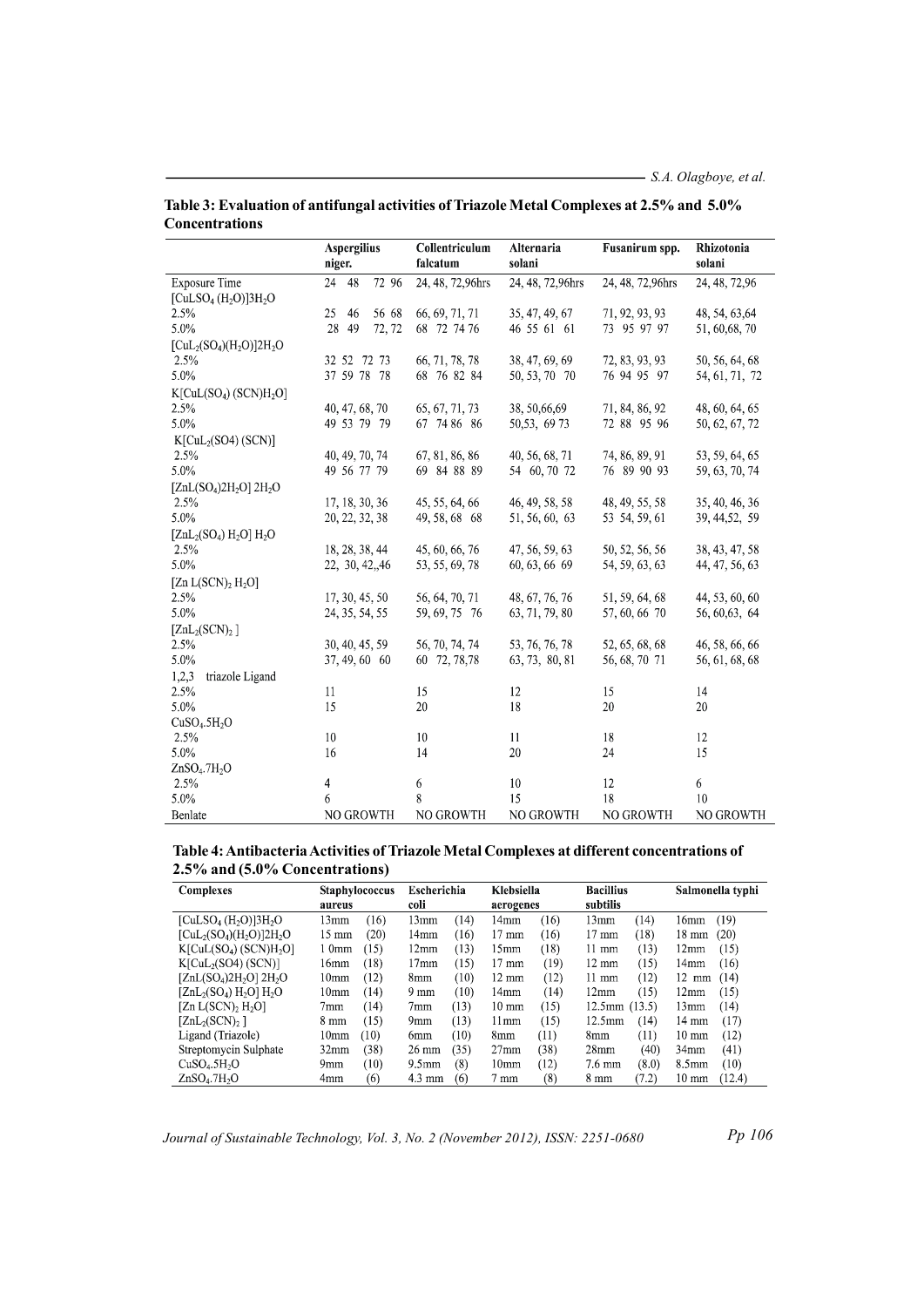$-Activities of Cu(II) and Zn(II) mixed ligand complexes with 1,2,3-triazole and thiocyanate$ 

### **CONCLUSION**

The present investigation describes synthesis and characterization of Cu(II) and Zn (II) complexes involving 1,2,3-triazole and thiocyanate ligands. From the results it may be concluded that the synthetic procedure in this work resulted in the formation of complexes in the mole ratio  $(1:1)$ ,  $(1:2)$  and  $(1:1:1)$  respectively. In these complexes, the primary ligand  $(1,2,3\text{-triazole})$ coordinate datively through the position 2 and

3 nitrogen while the thiocyanate is coordinated via the sulfur atom in the zinc complex. From elemental analysis, IR spectral and conductance measurement, all complexes are non-electrolytes with tetrahedral structure. The results of microbial tests show that the metal complexes exhibit antifungal and antibacterial activities and that the concentration of the complex plays a vital role in in increasing the degree of inhibition.

# **REFERENCES**

- BARROS-GARCIA, F.J., BERNALTE-GARCIA, A., LUNA-GILES, F., MALDONADO-ROGADO M.A. and VINUELAS-ZAHINOS E. (2005). Cobalt(II) and cadmium(II) metal complexes of a 2aminobenzimidazole-thiazine derivative ligand. Synthesis, characterization and Xray structure determinations Polyhedron 24(13):1764-1772
- DUN-RU ZHU, (2000). Synthesis, crystal structure and properties of Co (II) and Zn (II) complexes with 4-(-p- methylphenyl)-3,5bis(pyridine-2-yl)-1,2,4-triazole. Polyhedron, 19:2019-2025.
- FINAR, A. (1989). Organic Chemistry The Fundamental Principle. Vol.(1) Pearson Education London 6<sup>th</sup> edition 56.
- **GADAGET R.V. and GAGENDREGAD M.R.** (1978). Synthesis, Characterization of Transition Metals with 2,5-dimercapto-1,3,4-thiadiazole. Indian Journal of Chem. 16A: 703.
- GULCHRIST T.L. (2002). Heterocyclic Chemistry 3<sup>rd</sup> ed. University of Liverpool. Pretence hall. 56 - 58
- HAASNOOT J.G. (2002). Mononuclear, oligonuclear and polynuclear metal coordinate compounds with 1,2,4-triazole derivatives as ligands Coordination Chem.Rev. 200-202.131.
- IQBAL, J., SHARFUDDIN, S. and IMRAN, M. (2009). Synthesis, Characterization and antimicrobial studies of some Transition metal complexes of a Schiff base derived from Benzaldehyde and Sulfonamide. Turkey Journal of Biology, 30:1-4.
- MISTRA, D., CHATURVEDI, R.V. and TRIPATI, S.C. (1995). The fungi toxic effect of essential oil of the herb. Nardostachys Jatamasi Dic. Tropical Agriculture, 72:(1)48-52
- NAKAMATO, K. (1998). "Infrared and Raman Spectra of Inorganic and Coordination Compounds" 5th ed., Wiley and sons, New York.
- **OJHA, M. (2005).** Complexes of  $pd(II)$  and  $pt(II)$ with 2,5-Dimethyl-thio-1,3,4-thiadiazole and 2,5-Dibenzylthiadiazole. Bulletin of Pure and Applied Sciences.24C(1-2):87-91.
- OLGA, G.S., ALEXANDER, V.V., DMITRY, Y.N., YURY, G.S., VALENTINA, N.E and LUDMILA, G.L. (2002). Synthesis and crystal structure of Cu(II) complex with 4-(pyridyl-2)-1,2,4-triazole, Inorganic Chemistry Communications, 5(9):690–693
- ONIFADE, A.K. (1998). Phytochemical evaluation and biocidal effect of neem (Azadirachta indica A. Juss). Seed extracts on some plant pathogens Ph.D Thesis. University of Ilorin, Nigeria. 280.